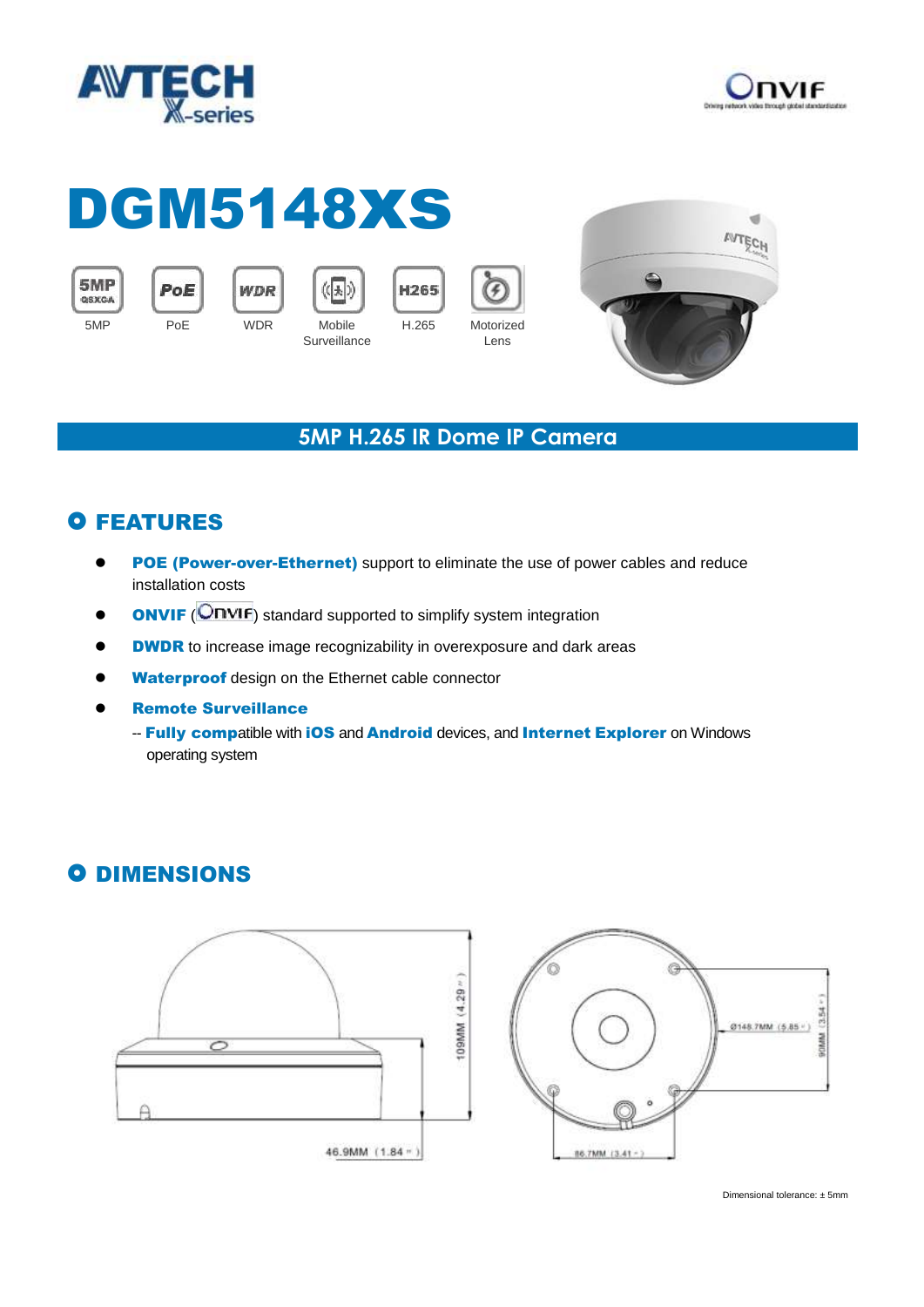



### **O SPECIFICATIONS\***

| <b>Network</b>             |                                                                                                                                                                                                                                                                        |
|----------------------------|------------------------------------------------------------------------------------------------------------------------------------------------------------------------------------------------------------------------------------------------------------------------|
| <b>LAN Port</b>            | <b>YES</b>                                                                                                                                                                                                                                                             |
| <b>LAN Speed</b>           | 10/100 Based-T Ethernet                                                                                                                                                                                                                                                |
| <b>Supported Protocols</b> | TCP/IP, HTTP, DHCP, DNS, DDNS, RTP/RTSP,<br>SMTP, NTP, UPnP, SNMP, HTTPS, FTP                                                                                                                                                                                          |
| <b>ONVIF Compatible</b>    | YES (Profile S, Profile G, Profile T)                                                                                                                                                                                                                                  |
| Security                   | (1) Multiple user access levels with password<br>(2) IP address filtering<br>(3) Digest authentication                                                                                                                                                                 |
| <b>Remote Access</b>       | Internet Explorer on Windows operating system                                                                                                                                                                                                                          |
| <b>Video</b>               |                                                                                                                                                                                                                                                                        |
| <b>Network Compression</b> | H.265 /H.264                                                                                                                                                                                                                                                           |
| <b>Video Resolution</b>    | Main-stream: 5MP (2592x1944), 4MP (2592x1520), 3MP (2304x1296),<br>1080P(1920x1080), 720P(1280x720),<br>Sub-stream: 720P(1280x720), VGA (640x480), QVGA (320x240)<br>Mobile-stream: VGA (640x480), QVGA(320x240)                                                       |
| <b>Frame Rate</b>          | 30fps                                                                                                                                                                                                                                                                  |
| Video bit rate             | 8Kbps ~ 8Mbps                                                                                                                                                                                                                                                          |
| Multiple Video Streaming   | Triple Stream (Main / Sub / Mobile)                                                                                                                                                                                                                                    |
| Bitrate control method     | CBR / VBR                                                                                                                                                                                                                                                              |
| <b>General</b>             |                                                                                                                                                                                                                                                                        |
| Image Sensor               | 1/2.7" Progressive CMOS image sensor                                                                                                                                                                                                                                   |
| Min Illumination           | Color 0.002lux @ F1.2(AGC ON)                                                                                                                                                                                                                                          |
| <b>Shutter Speed</b>       | $1/5 \sim 1/20000$ sec                                                                                                                                                                                                                                                 |
| Lens                       | 2.8-12mm - F No. 1.8 (W) ~ 3.3(T)                                                                                                                                                                                                                                      |
| Viewing Angle              | Horizontal: 107-33.6°, Vertical: 54.7-18.9°, Diagonal: 133.7-37.6°                                                                                                                                                                                                     |
| SD storage                 | Micro SD slot, up to 256GB                                                                                                                                                                                                                                             |
| IR Effective Distance**    | Up to 30 meters                                                                                                                                                                                                                                                        |
| IR Shift                   | IR cut filter with auto switch                                                                                                                                                                                                                                         |
| <b>Video Analytics</b>     | Face Detection, Face Recognition, Attribute Detection, Pedestrian & Vehicle Detection,<br>Perimeter Intrusion Detection, Line Crossing, Crossing Counting, Heat Map, Crowd Density<br>Detection, Queue Length Detection, Lisence Plate Detection, Rare Sound Detection |
| <b>WDR</b>                 | <b>WDR</b>                                                                                                                                                                                                                                                             |
| <b>BLC</b>                 | <b>YES</b>                                                                                                                                                                                                                                                             |
| <b>ROI</b>                 | <b>YES</b>                                                                                                                                                                                                                                                             |
| <b>Privacy Mask</b>        | <b>YES</b>                                                                                                                                                                                                                                                             |
| <b>Image Settings</b>      | Flip, Rotation, Corridor mode, Saturation, Brightness, Contrast, Hue, Sharpness adjustable                                                                                                                                                                             |
| Audio                      | Built-in microphone                                                                                                                                                                                                                                                    |
| Alarm Trigger              | <b>YES</b>                                                                                                                                                                                                                                                             |
| <b>Reset Button</b>        | <b>YES</b>                                                                                                                                                                                                                                                             |
| POE                        | YES (IEEE 802.3af)                                                                                                                                                                                                                                                     |
| Weather-proof              | IP66                                                                                                                                                                                                                                                                   |
|                            |                                                                                                                                                                                                                                                                        |